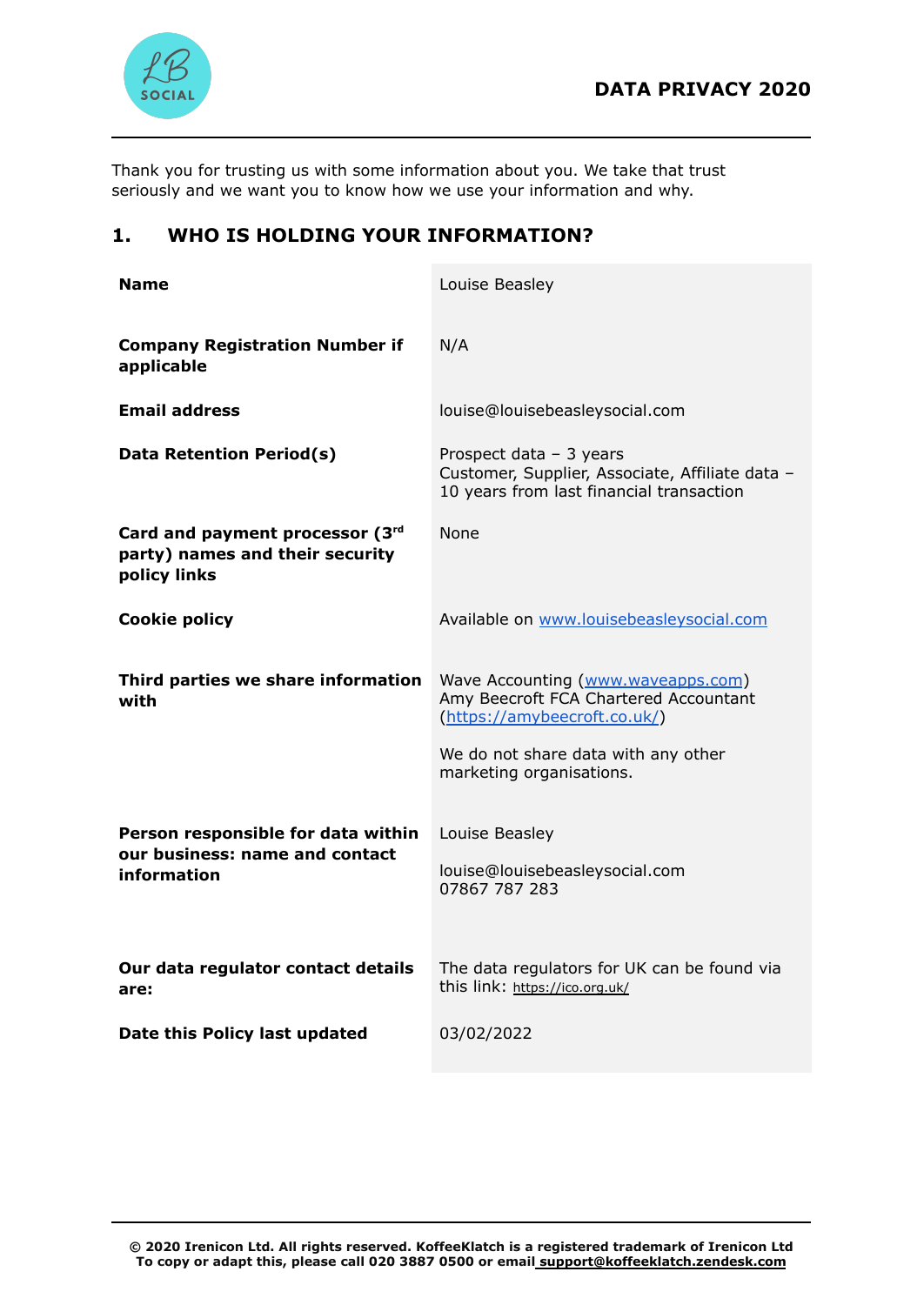

# **2. WHOSE INFORMATION DO WE COLLECT?**

We process information about:

| "Prospects"               | contacts working at or connected with potential<br>Clients;                                                                                         |
|---------------------------|-----------------------------------------------------------------------------------------------------------------------------------------------------|
| "Clients"                 | who have bought goods or services from us, and<br>"Client Contacts" who are individuals employed by or<br>contracted to Clients;                    |
| "Suppliers", "Associates" | suppliers or potential suppliers of goods or services<br>to us;                                                                                     |
| "Affiliates/Referrers"    | who have signed up to our affiliate scheme or who<br>have referred Prospects to us.                                                                 |
| "Employees"               | Our employees if we have any. Employees should<br>refer for data privacy information relating to their<br>own data to their contract of employment. |

## **3. OUR POLICY**

We promise respectful treatment of the personal information of everyone we have contact with. We want it to be simple and clear.

This Policy explains how we do that – when and why we collect information, how we use it, the situations when other people can see or use it, and how we keep it secure.

But just to set the scene in case you don't want to read through all the details just now, we can be clear up front.

We don't sell, rent or trade email lists with anyone else.

We've split this Policy into sections, depending on who you are.

Section A is for everyone and includes information about cookies on our websites.

Section B is for you if you are or work for a business prospect.

If you are a Client or a Client Contact, Section C is for you.

Section D is for you if we have information about you purely because we are providing services to a Client.

And if you're a supplier, associate or Affiliate/Referrer, Section E is for you.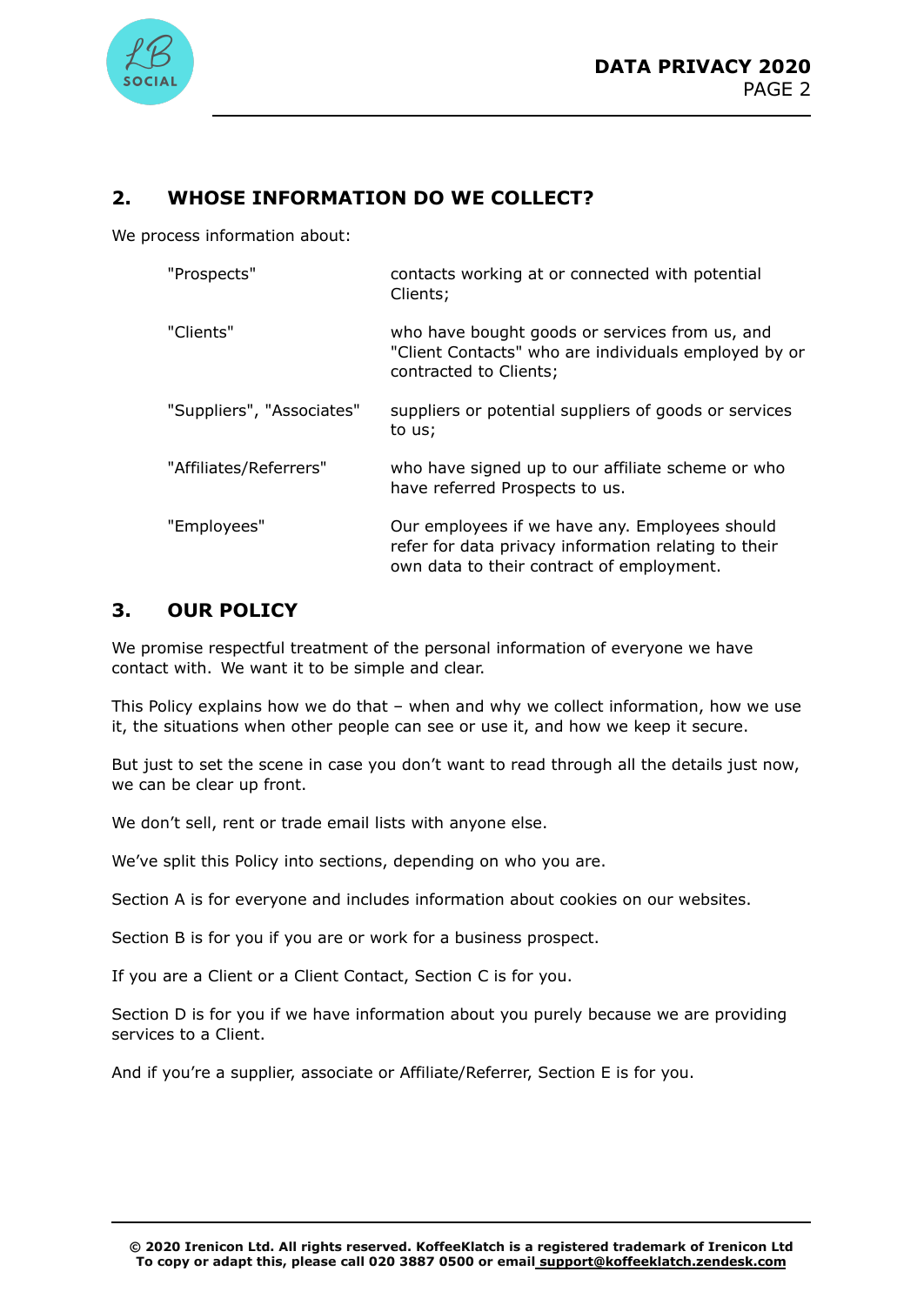



### **SECTION A: FOR EVERYONE**

Whoever you are, our intention is to use your information to make things work smoothly for you in your experience of dealing with us. If that's not how it turns out for you, please make sure to contact us. It's best to put things in writing, which you can do by emailing the address above.

We keep this Policy under regular review, and we may revise it as time goes on. Please check back here from time to time to make sure you've got the latest information.

#### **A.1. OUR GENERAL APPROACH TO PERSONAL DATA**

We're committed to protecting your privacy and honouring your legal rights to control how we use your personal data.

We only collect and use personal data when we need to

- because you have asked us to do something (for example, send you newsletters);
- so that we can reply to queries or complaints;
- to develop and manage our business relationships;
- to help grow our business and fulfil our contracts;
- to provide services to clients;
- to calculate payments to associates or Affiliates/Referrers;
- to meet our legal obligations.

We try to make sure the information we hold is accurate and up to date and is no more than we need to have.

#### **A.2. CATEGORIES OF DATA**

The types of information that we will be processing depend on the nature of our relationship with you.

We may process information about you that you have yourself provided to us or published generally on the internet through social media or on other websites.

In all cases, we will have what identifying and communication information that is relevant and that we can sensibly obtain: that is, your name, email address, employer or business name, job title or position, contact address, social media addresses, and we may also capture some of the information published by you in your social media output to the extent that it may be relevant to our interactions.

If you are or work for a prospect, we will aim to obtain and process information that is relevant to our building a business relationship with you and doing business together, which may relate to your business and your personal interests.

If you are or work for a customer or supplier, we will also keep records of our interactions, the work we have done for you or commissioned from you, the progress of work, and financial and accounting records.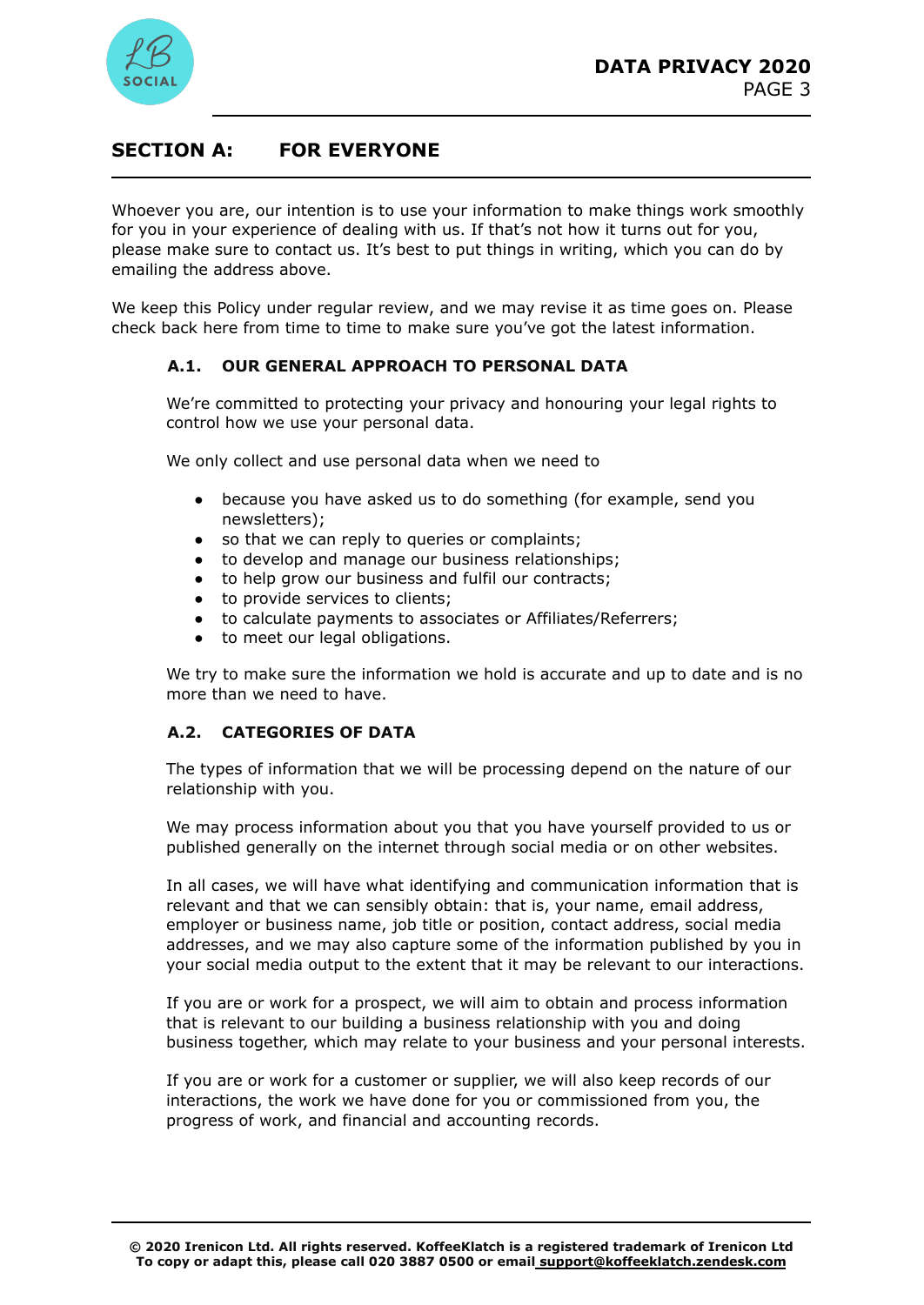

If we are processing information about you purely because we are providing services to others, please see Section D below. Please note that your rights may be subject to applicable exemptions.

If you have any questions or concerns about our use of your information, or how we have responded to any request about your personal data, please take it up in the first instance by emailing us at the above address.

If we can't sort it out, the official authority contact details are set out in the form above, and you can raise your concerns with them.

#### **A.3. DOWNLOADS, NEWSLETTERS AND SERVICES**

We monitor who opens what in our newsletter lists, and pre-set sequences of information we send you. We do this, so we can see if content is popular and generate more of it, or if it is not read.

There may be sub-routines that trigger if you click on links or articles. These are designed to offer you more information about things you are interested in.

You can unsubscribe from these sequences at any time.

Existing Clients may receive emails about specific offers relating to things you have already purchased. You can unsubscribe from these at any time.

We use automations (little sequences of emails that start when you ask for something in particular) to send you the information you asked for, to send you products you have bought and to administer services you have subscribed to. A lot of our onboarding for new products is by emails that send you hints and tips and little videos on 'how to'. You can unsubscribe from these at any time, but they don't go on for that long and you might want to wait for all the information as most people find it useful.

We monitor who reads our mailing and automations, how many times, and which links you choose to use and read. We use this information to increase the content's level of interest and help us improve what we send. You can remove your information from this monitoring by disabling cookies on your website browser before opening emails from us. From time to time, we contact individual email newsletter subscribers, but it is extremely rare.

We use anonymised data about you from time to time to target advertising campaigns based on profiling the sort of person who wants to receive information from us.

We ask our own sales and marketing people (both internal and external) to contact Prospects from time to time. This is normally because you have requested a call, or because we are actively trying to let you know about something you may benefit from.

We are not a hard sell or cold calling based organisation but prefer to build long-term relationships with satisfied and relaxed clients.

#### **A.4. SOCIAL MEDIA**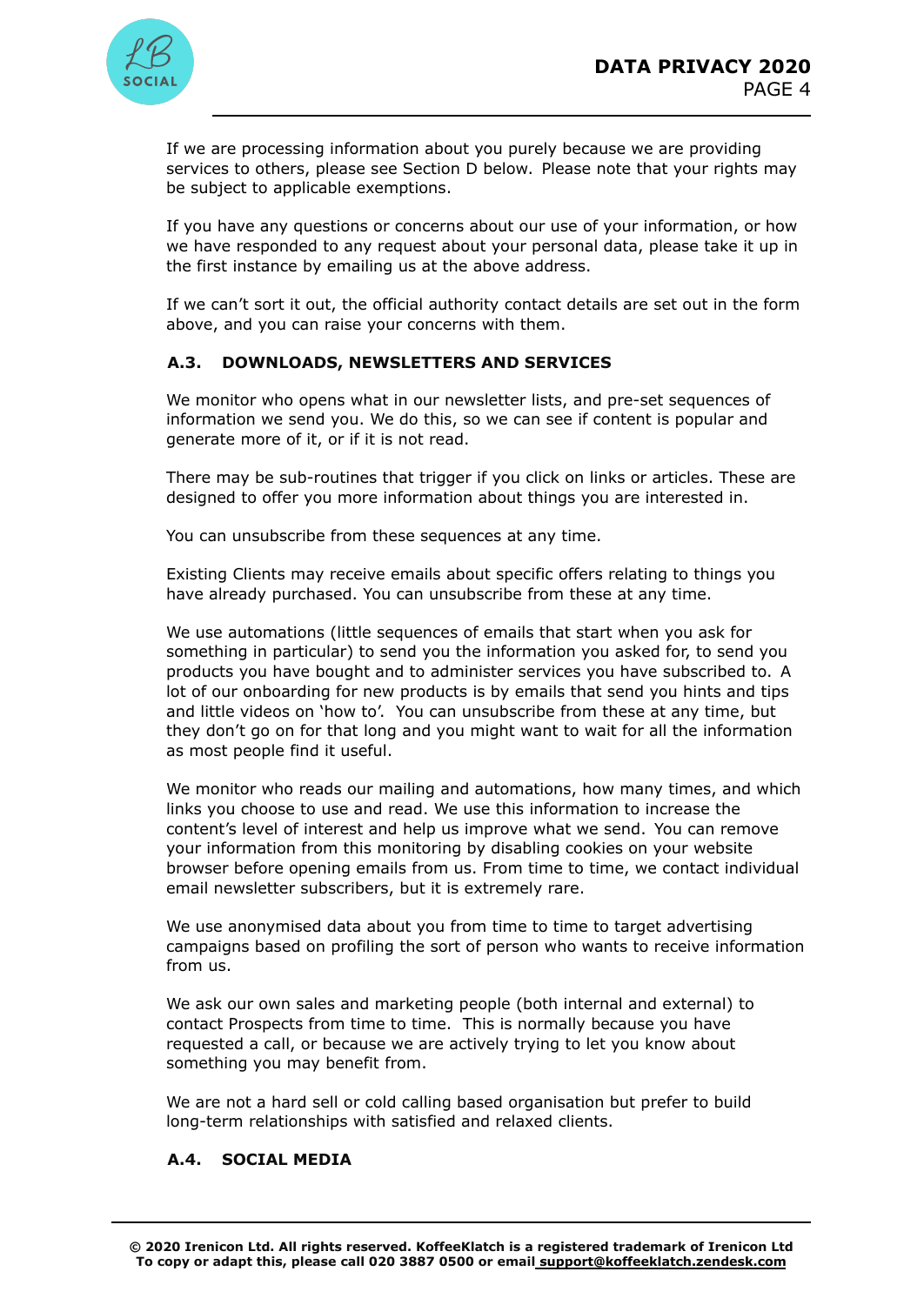

We have an active presence on social media. If you are using social media they are holding and using your information in accordance with their data privacy policy.

If you 'like' any of our posts or 'follow' us or contact us on social media we keep a record of that. Your replies to us, messages you send us, and your other activity linked to our posts may be seen by members of our staff and by our associates. Our contracts with them hold them to high standards of protecting your information.

### **A.5. NO SALE OR EXCHANGE OF YOUR DATA**

We do not sell or exchange your personal data with organisations who may want to sell you something or use your data for research or other purposes.

#### **A.6. DATA LOCATION AND PLATFORMS**

Like most small businesses, we do not have any tailor-made software – we use mainstream packages for everything from our Client records, to email, to accounting.

This means that some of your data may be held in the EEA, and some may be held in services in the USA (with suitable data privacy shields) or elsewhere. We have picked mainstream suppliers with appropriate security standards.

#### **A.7. WE MAY SHARE SOME OF YOUR DATA WITH THESE PEOPLE**

We have an outsourced support team for our own business which may include Virtual Assistants, Web Designers, IT support, Sales and Marketing, Accounting and more. They have limited access to your data, where the service they provide to us means they need it.

For example, if our IT support wants to check the functionality of a laptop or back up, they may need temporary access to information that may include something about you.

For example, if we invoice you, our Accountant needs to process the information in the invoice.

Our team use our software to access any data they need. We do not permit copying or sharing by the team and actively monitor for any potential breaches.

Your information/advice is held in the strictest confidence. Our team are all contracted to strict confidentiality clauses.

We restrict who can export or download data that is held to a limited number of individuals who are authorised to back up data.

If you want to know who is on our team, please email and ask us.

### **A.8. HOW LONG DO WE KEEP YOUR DATA FOR?**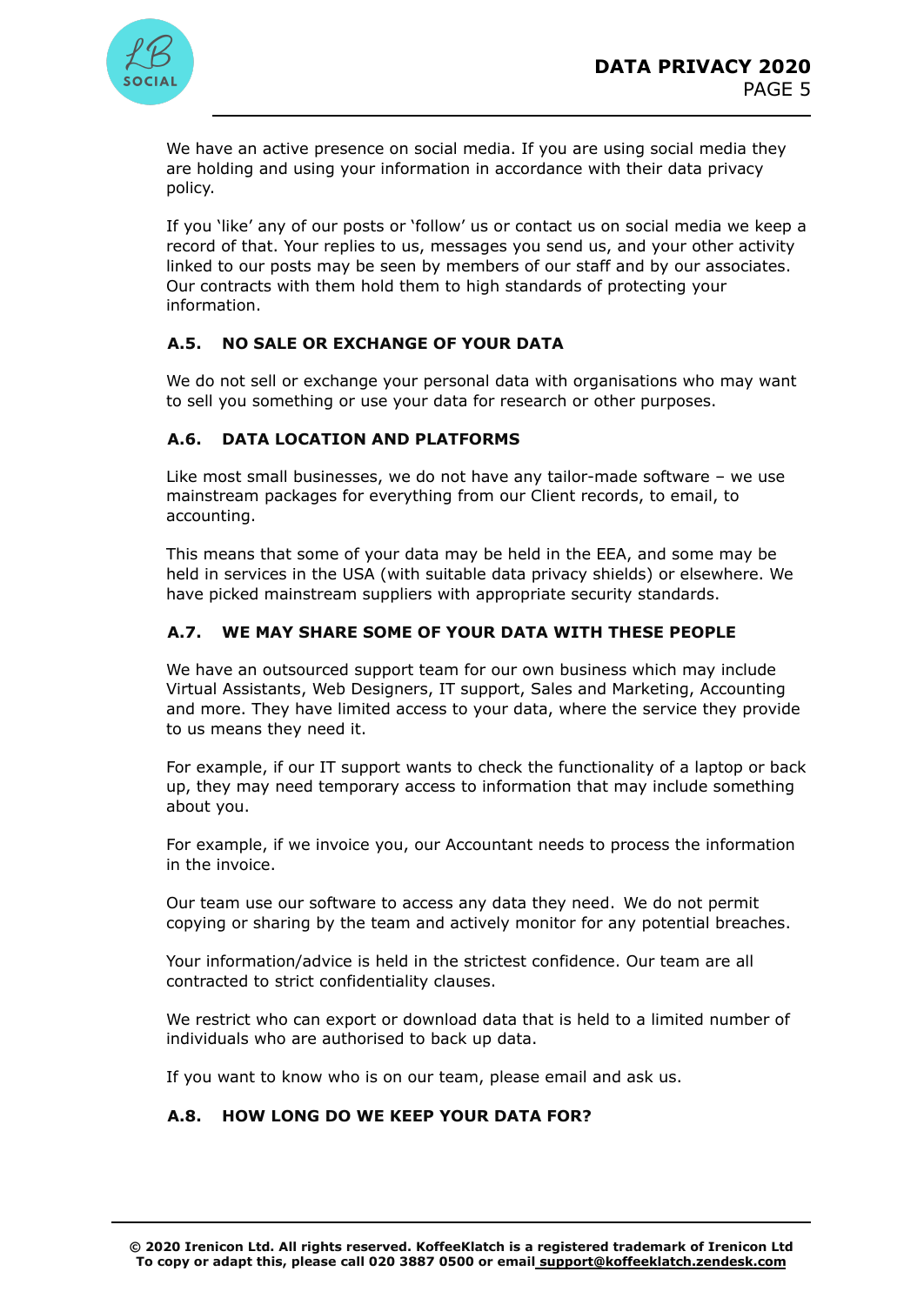

Your information will be kept for the length of time set out in our retention period (see Section 1, Table, above).

If you subscribed to a newsletter or updates list, you will remain on the list(s) you joined until you unsubscribe from that list.

### **A.9. WANT TO SEE WHAT WE HOLD ON YOU?**

If you want to know what information we have about you (if any) email the address above and give us your name, email address(es). We may require you to confirm your identity before proceeding.

Provided we can legitimately disclose the information to you (see Section D), we will happily do a search and send you screenshots of what we have.

#### **A.10. WHAT ARE YOUR RIGHTS**

You have the right to know what information we are collecting on you, and to amend it if it is inaccurate.

If you feel for some reason we have information we should not be keeping, or it is out of date or otherwise wrong, please let us know and we will take appropriate action.

Most of the information we hold is not based on your individual consent but is based on our needing the information to run our business and provide our products and services.

You have a "right to be forgotten" - but that does have some legal limits to it. If you want us to remove information about you, let us know. If you have been a Client, we may not be able to remove all data as we will have to ensure that we can continue to comply with legal, accounting, taxation and our insurer's requirements.

#### **A.11. OUR LEGAL BASIS FOR PROCESSING YOUR DATA**

Signing onto our newsletter list is by your consent – and when you withdraw your consent we stop that processing of your data.

Apart from that, the information we hold is based on our needing the information to run our business and provide our products and services – either so we can perform our contract with you, or because we have a legitimate business interest in processing your data.

In a few situations we are processing personal data because we are under a legal obligation to do so. This principally relates to our business, accounting and tax records.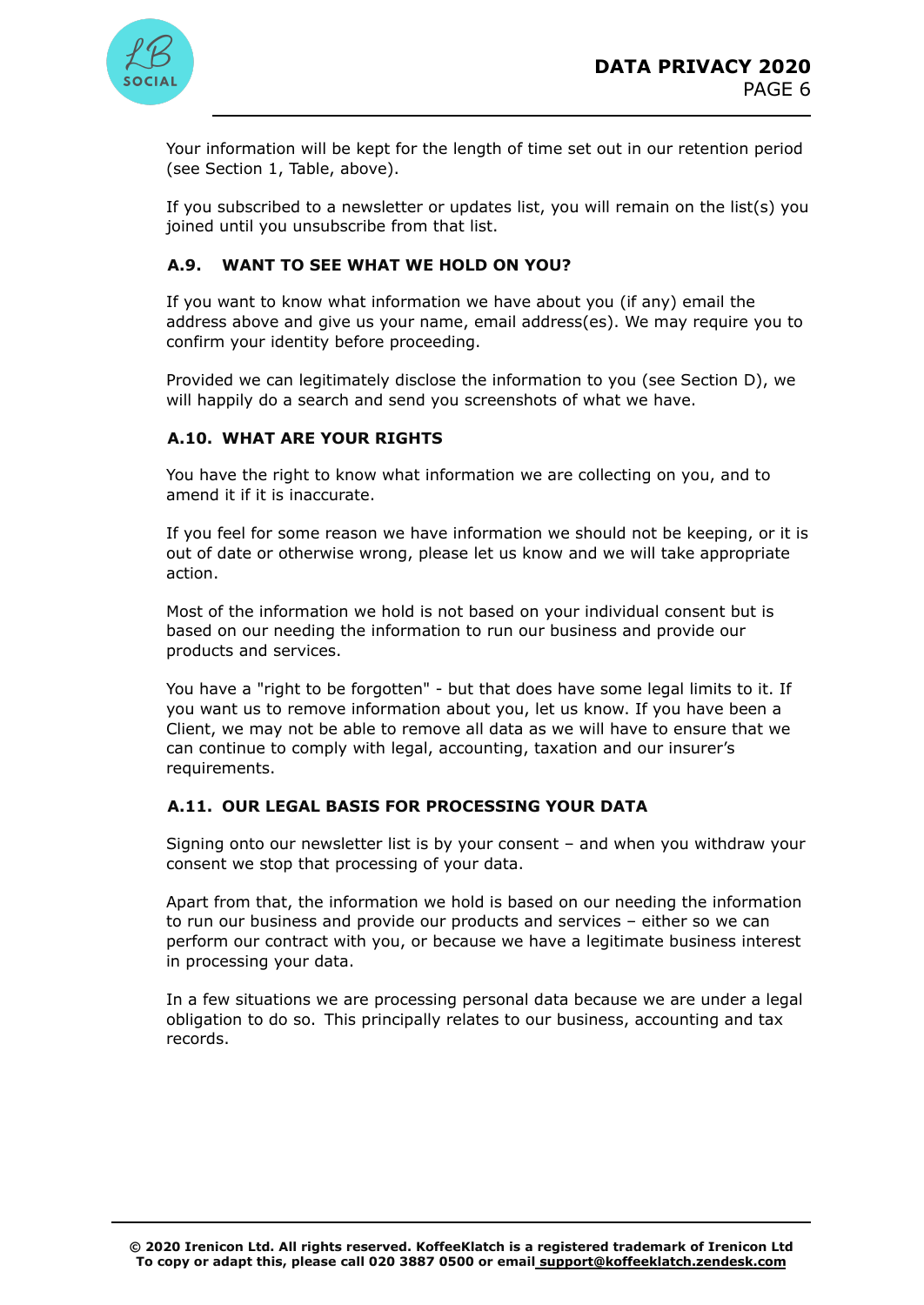

## **SECTION B: PROSPECTS**

Most of the information we process comes from you. We process it so we can reply to you, and when you contact us again we know what you asked before, what you were sent, and what you told us.

Typically, we are collecting name, contact details, how we came across you, and background information from you or published by you on social media or freely accessible on the internet, on why you might be interested in our products or services or a relevant contact for our business.

If you sign up to a newsletter list, you will be sent what you asked for. We normally operate 'double opt-in' lists and you will need to reconfirm your subscription before anything is sent. You can unsubscribe at any time by clicking the unsubscribe button on any email.

You are not automatically subscribed to any other lists but may be invited to join an appropriate one.

If we email you individually using our own email system or respond to an email sent to us at any of our business email addresses, a copy of that email will also be stored.

If you make an enquiry via our website, we will keep details of that enquiry and response for our data retention period (Section 1, Table, above).

We do not routinely keep special category data. To the extent we hold this, it was supplied or made publicly available by you.

# **SECTION C: CLIENTS**

Once you buy something from us, we will collect information from you at the point of sale.

This will include the information we collect from Prospects (above). We collect your email address, phone number and postal address so we can provide what we have contracted to, invoice you and keep proper records of our business relationship.

We process your data to support the delivery the goods and services you have bought. We keep records of the goods/services provided to you, and information you give us, so we can support you when needed and advise you of any additional services you may need.

#### **C.1. THIRD PARTY DATA**

As well as your own personal data, we understand that you may need to provide us with personal data relating to your employees, your workers, or third parties (often your clients or suppliers) – depending on the services we are providing to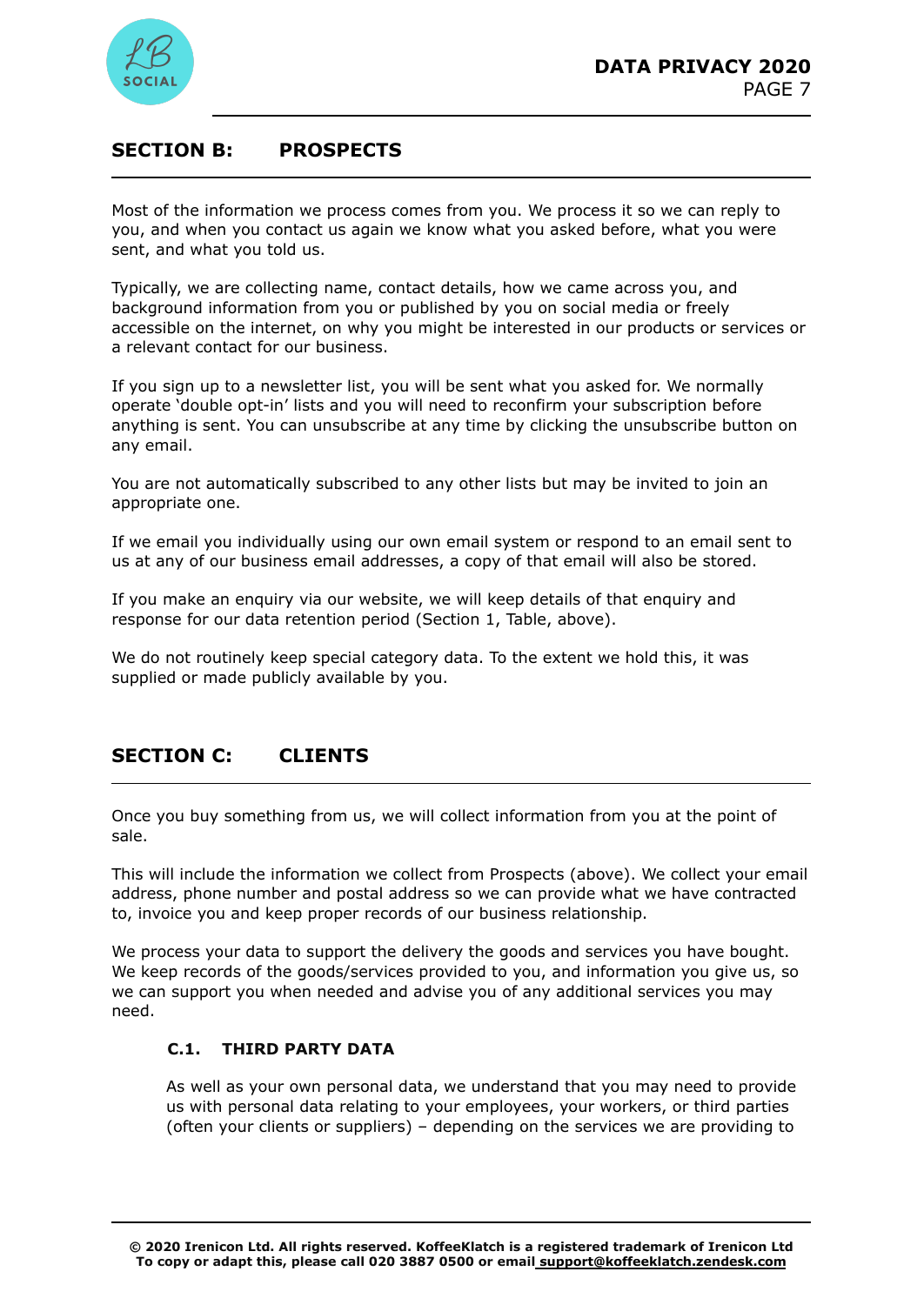

you. We hold all such information under strict confidentiality obligations, as set out in our terms of business.

#### **C.2. FINANCIAL AND CREDIT CARD DETAILS**

Credit card payments are handled by an external secure processor in accordance with their data security policies (see Section 1, Table, above).

We receive limited information from our processor for us to tie up your payment with your invoice.

If you pay us by BACS or direct transfer, we know only what the bank tells us, which is usually the name of the person who paid us and how much and the reference number.

We do not routinely keep credit scores nor use credit reference agencies.

### **SECTION D: THIRD PARTY INFORMATION**

We will act in accordance with your statutory rights, subject to the exclusions and exemptions that may apply.

When we are processing data about you on behalf of a Client, we are operating under the banner of our Client's data privacy policy. We will refer any enquiry from you to them, as they are the 'data controller' responsible for dealing with your query. But we will support that by providing relevant information to our Client for passing to you.

When we are processing data about you because of a direct connection between you and our business we are acting as a 'data controller' (and operating under this policy).

## **SECTION E: SUPPLIERS, ASSOCIATES AND AFFILIATES**

If you become a supplier, associate or an Affiliate/Referrer we keep a copy of the contract between us, and your bank details so we can pay you. We also keep a record of invoices/payments for accounting purposes.

We keep a record of the work you undertook for us/our clients along with any comments, reviews or suggestions about that work including complaints (if any) and their resolution.

This information is all needed to manage our Client relationships and our supply chain.

If we set up an Affiliate/Referrer scheme, Affiliate/Referrer data will be held in accordance with this policy. We will ask you for information when you apply, and that information will be kept to administer the scheme.

If you are a Referrer, we remind you that referrals that you make to us may only be made with the knowledge and consent of the person being referred.